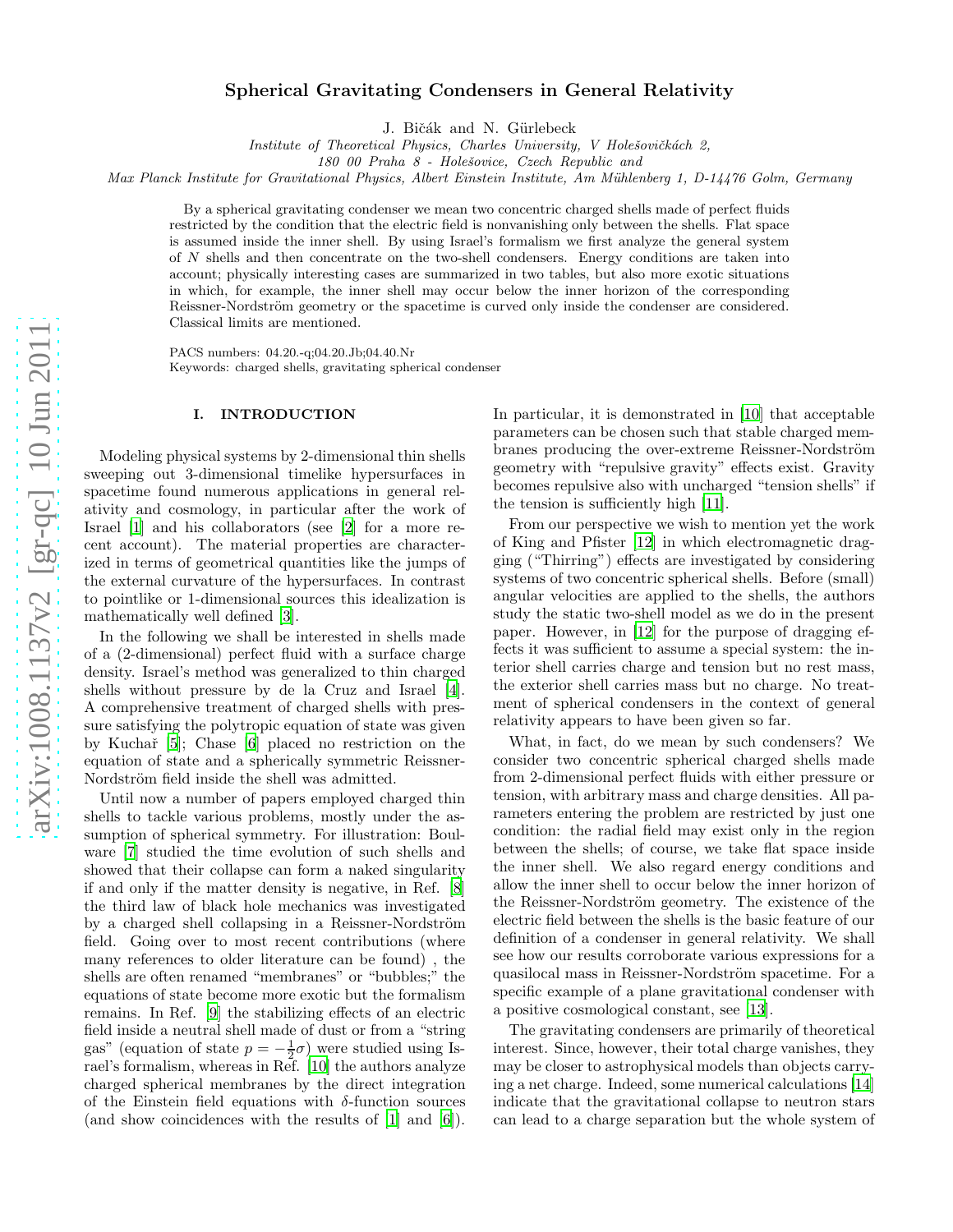

<span id="page-1-1"></span>FIG. 1. A sketch of the sequence of shells:  $M_A$ ,  $Q_A$  are the masses and charges in the respective spaces and  $R_A$  the radii of the shells. The metric function  $f_A$  will only play a role in Sec. [III.](#page-1-0)

star and envelope is neutral. A charge separation can also arise in plasma accreting into a black hole [\[15](#page-5-14)] (see also [\[16\]](#page-5-15)). Recently, detailed numerical investigations of the collapse of a stellar core with a net charge were performed [\[17,](#page-5-16) [18\]](#page-5-17) with understanding, however, that the total charge of the star may be zero.

Throughout the text geometrical units with  $G = c = 1$ are used.

### II. THE CLASSICAL SYSTEM

In order to introduce the notation and gain an intuition we now first analyze briefly a spherically symmetric condenser in Newton's gravity and Maxwell's electromagnetism in flat space. Let us consider charged perfect fluid spherical thin shells  $\Sigma_A$   $(A = 1, 2, ..., N)$  at radii  $R_A$  ( $R_A < R_{A+1}$ ) endowed with surface mass densities  $\sigma_A$ , surface charge densities  $\eta_A$  and (2-dimensional) homogeneous surface pressures  $p_A$ .  $M_A$   $(A = 0, ..., N)$ denotes the total mass enclosed by a sphere with a radius  $r \in (R_A, R_{A+1})$  with  $R_0 = 0$  and  $R_{N+1} = \infty$ . The charges  $Q_A$  are defined analogously, see Fig. [1.](#page-1-1) After the solution for a general system with an arbitrary number of shells is obtained we discuss the case of a condenser  $(N = 2, M_0 = Q_0 = Q_2 = 0, Q_1 = Q)$  in full detail. The gravitational potentials  $U_A$  and the electrostatic potentials  $\Phi_A$   $(A = 0, \ldots, N)$  in spherical coordinates read

$$
U_A(r) = -\frac{M_A}{r} + C_A,
$$
  
\n
$$
\Phi_A(r) = \frac{Q_A}{r} + D_A \quad \text{for } r \in [R_A, R_{A+1}).
$$
\n(1)

The constants  $C_A$  and  $D_A$  are determined by the choice  $D_N = C_N = 0$  so that both  $U_N$  and  $\Phi_N$  vanish in infinity and by the requirement of continuity of the potentials across the shells. The surface densities can be determined from the jumps of the normal derivatives of the potentials across the shells  $\Sigma_A$ . This yields  $(A = 1, \ldots, N$  here and in the remainder of this section)

$$
\sigma_A = \frac{M_A - M_{A-1}}{4\pi R_A^2}, \quad \eta_A = \frac{Q_A - Q_{A-1}}{4\pi R_A^2}.
$$
 (2)

<span id="page-1-2"></span>In order to obtain a stationary system the sum of all forces acting on a small element of each  $\Sigma_A$  should vanish. The forces acting on a surface element  $dS_A = R_A^2 d\Omega =$  $R_A^2 \sin^2 \theta d\theta d\varphi$  have only radial components because of the symmetry. The gravitational forces are given by  $dF_{(A)G} = \frac{(M_A^2 - M_{A-1}^2)}{8\pi R_A^2} d\Omega$ . These are always pointing  $8\pi R_A^2$ inward for positive surface mass densities  $\sigma_A$ . The electrostatic contributions are  $dF_{(A)E} = \frac{(Q_A^2 - Q_{A-1}^2)}{8\pi R_A^2} d\Omega$ . The pressure forces  $dF_{(A)p}$  on  $dS_A$  are given by  $2p_A R_A d\Omega$ ; these point always outwards for positive pressures  $p_A$  and inwards for negative pressures (tension).

The equilibrium is achieved if the total force on each  $dS_A$  vanishes:

$$
16\pi R_A^3 p_A = M_A^2 - M_{A-1}^2 - Q_A^2 + Q_{A-1}^2. \tag{3}
$$

<span id="page-1-3"></span>Equations [\(2\)](#page-1-2) and [\(3\)](#page-1-3) give a complete solution with  $3N +$ 2 free parameters; e.g.,  $M_A$ ,  $Q_A$  can be chosen for  $A =$  $0, \ldots, N$  and  $R_A$  for  $A = 1, \ldots, N$ .

#### <span id="page-1-0"></span>III. THE EINSTEIN-MAXWELL SYSTEM

Now we turn to spherical condensers in the Einstein-Maxwell theory. First we consider a more general system of N shells  $\Sigma_A$  as in the Newtonian case, then we analyze thoroughly just the condensers  $(N = 2, M_0 = Q_0 = Q_2 =$  $0, Q_1 = Q$ . By  $\Sigma_A$  we now understand 3-dimensional timelike hypersurfaces representing the histories of the individual shells in the spacetime.

Since the system is spherically symmetric and between the thin spherical shells there is electrovacuum, the spacetime must consist of  $N+1$  pieces,  $V_A$ ,  $A = 0, \ldots, N$ , of Reissner-Nordström spacetimes with the following line elements:

$$
ds_A^2 = -f_A(r_A)dt_A^2 + \frac{1}{f_A(r_A)}dr_A^2
$$

$$
+ r_A^2(d\theta^2 + \sin^2\theta d\varphi^2),
$$

$$
f_A(r_A) = 1 - \frac{2M_A}{r_A} + \frac{Q_A^2}{r_A^2},
$$
(4)

where coordinates  $x_i^{\mu}$  $_{(A)}^{\mu}$  have ranges  $t_A \in (-\infty, \infty)$ ,  $r_A \in [R_{A-}, R_{A+}), \theta \in [0, \pi], \varphi \in [0, 2\pi)$  and the constants  $M_A$  and  $Q_A$  denote the mass and the charge parameters; we take  $R_{1-} = 0$  and  $R_{N+} = \infty$ . In general the coordinates  $t_A$  jump across the shells (related to the jumps of the red shift factors due to the massive shells), but  $R_{A+}$  and  $R_{(A+1)-}$  must coincide since they have an invariant geometrical meaning giving the proper areas of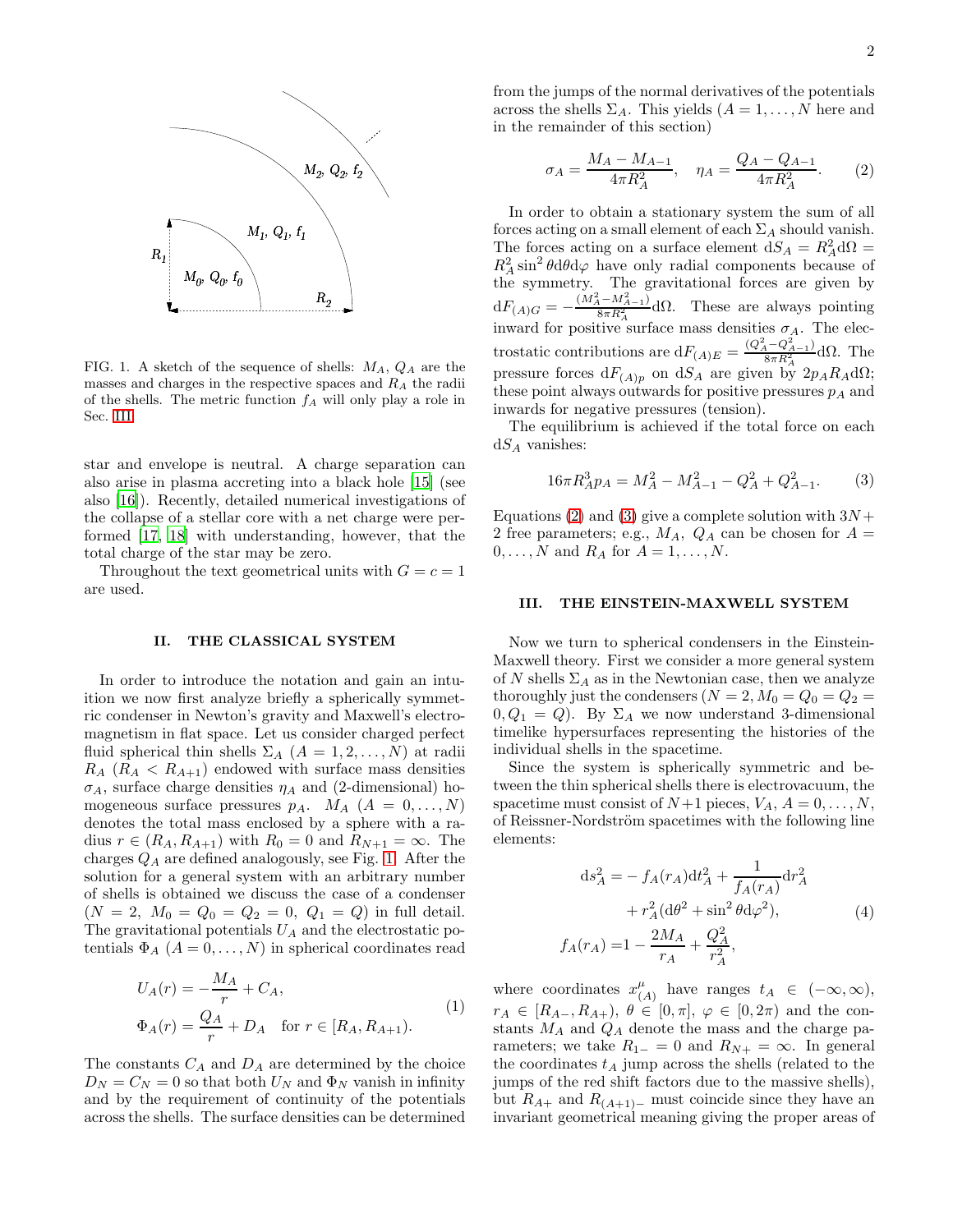the shells; so we set  $R_{A+} = R_{(A+1)-} \equiv R_{A+1}$  and drop the index A for the radial coordinate r. The angles  $\theta$  and  $\varphi$  change smoothly due to the symmetry.

In order to obtain timelike hypersurfaces  $\Sigma_A$ , it is assumed that  $f_A(R_{A+1}) > 0$  and  $f_{A+1}(R_{A+1}) > 0$ , i.e., the shells are either situated in the exterior of the outer event horizon of the respective piece of the Reissner-Nordström spacetime or inside the inner event horizon.

On the hypersurfaces  $\Sigma_A$  "inner" coordinates  $(\xi^c_{(A)})$  =  $(\tau_A, \theta, \varphi)$  are chosen,  $\tau_A$  is the proper time of an observer with fixed  $(R_A, \theta, \varphi); d\tau_A = [f_A(R_A)]^{\frac{1}{2}}dt_A =$  $[f_{A+1}(R_A)]^{\frac{1}{2}}dt_{A+1}$ . The metric in  $V_A$  is denoted by  $g_{(A)\mu\nu}$ . Indices of tensor quantities on  $\Sigma_A$  are labeled by  $a, b, \ldots$  The metrics  $h_{(A)a}$  induced by  $g_{(A-1)\mu\nu}$  and  $g_{(A)\mu\nu}$  on  $\Sigma_A$  from both sides read

$$
h_{(A)ab}d\xi_{(A)}^a d\xi_{(A)}^b = -d\tau_A^2 + R_A^2(d\theta^2 + \sin^2\theta d\varphi^2). \tag{5}
$$

The electric field is given by

$$
F_{(A)}^{\mu\nu} = \frac{Q_A}{r^2} (\delta_t^{\mu} \delta_r^{\nu} - \delta_r^{\mu} \delta_t^{\nu}) \text{ for } r \in [R_A, R_{A+1}). \tag{6}
$$

The hypersurfaces  $\Sigma_A$  are endowed with surface mass densities  $\sigma_A$ , surface pressure densities  $p_A$  and surface charge currents  $s^a_{(A)}$ . The tangential electrical net current on  $\Sigma_A$  reads (see [\[5](#page-5-4)])

$$
4\pi s_{(A)c} = \left( F_{(A)\alpha\beta} \frac{\partial x_{(A)}^{\alpha}}{\partial \xi_{(A)}^c} n_{(A)}^{\beta} - F_{(A-1)\alpha\beta} \frac{\partial x_{(A-1)}^{\alpha}}{\partial \xi_{(A-1)}^c} n_{(A-1)}^{\beta} \right) \Big|_{r=R_A}
$$
\n
$$
= \frac{Q_{A-1} - Q_A}{R_A^2} \delta_c^{\tau},
$$
\n(7)

where  $n_{(A-1)}^{\alpha}$  ( $n_{(A)}^{\alpha}$ ) denotes the outwards pointing normal of  $\Sigma_A$  as seen from  $V_{A-1}$  ( $V_A$ ). There can be more currents representing counter-rotating charges whose net contribution to the motion cancels out so that the spherical symmetry is preserved.

The extrinsic curvature of  $\Sigma_A$  defined respectively by  $x^{\mu}_{(A-1)}, g_{(A-1)\mu\nu}$  and  $x^{\mu}_{(A)}$  $\mu_{(A)}, g_{(A)\mu\nu}$  is denoted by  $K_{(A-1)cd}$ and  $K_{(A)cd}$ , its jump  $K_{(A)cd} - K_{(A-1)cd}$  across  $\Sigma_A$  by  $[K_{(A)cd}]$ , analogously for its trace  $K_A = K_{(A)cd}h_{(A)}^{cd}$ . The surface stress-energy tensor  $t_{(A)ab}$  on  $\Sigma_A$  is now determined by [\[1](#page-5-0), [2,](#page-5-1) [5\]](#page-5-4)

<span id="page-2-0"></span>
$$
t_{(A)cd} = \frac{1}{8\pi} ([K_{(A)cd}] - h_{(A)cd}[K_A]).
$$
 (8)

In our case of spherical shells the jumps are given by

$$
[K_{(A)cd}] = L_A(R_A) \text{diag}\Big(\frac{L'_A(R_A)}{L_A(R_A)}, -R_A, -R_A \sin^2 \theta\Big),
$$
  
\n
$$
[K_A] = -L'_A(R_A) - \frac{2}{R_A}L_A(R_A),
$$
  
\n
$$
L_A(r) = f_A^{\frac{1}{2}}(r) - f_{A-1}^{\frac{1}{2}}(r);
$$
\n(9)

here a prime denotes a derivative with respect to r. In the case of a perfect fluid at rest its 4-velocity is simply  $u_{(A)}^c = \delta_\tau^c$  and the stress-energy tensor reads

<span id="page-2-1"></span>
$$
t_{(A)cd} = (\sigma_A + p_A)u_{(A)c}u_{(A)d} + p_A h_{(A)cd}.
$$
 (10)

The surface mass density and the surface pressure density can be read off Eqs.  $(8)-(10)$  $(8)-(10)$ :

<span id="page-2-2"></span>
$$
\sigma_A = -\frac{1}{4\pi R_A} L_A(R_A), \quad p_A = \frac{1}{8\pi} L'_A(R_A) - \frac{\sigma_A}{2}.
$$
 (11)

We shall use extensively the last two relations. To get a physical insight, consider just one charged shell of radius  $R$  with the Minkowski space inside and Reissner-Nordström field with parameters  $M$ ,  $Q$  outside. Equation [\(11\)](#page-2-2) then implies

$$
\sigma = \frac{1}{4\pi R} \left( 1 - \sqrt{1 - \frac{2M}{R} + \frac{Q^2}{R^2}} \right), \quad (12a)
$$

<span id="page-2-4"></span><span id="page-2-3"></span>
$$
p = \frac{\overline{M}^2 - Q^2}{16\pi R^2 (R - \overline{M})},
$$
\n(12b)

where  $\overline{M} = 4\pi R^2 \sigma$  is the rest mass of the shell. The total energy of the shell at rest with a fixed charge Q and a fixed pressure  $p$  is given by  $M$  and can be interpreted as function of  $R$ . The result  $(12b)$  coincides precisely with Eq.  $(51)$  in  $[5]$ ; this follows from the "second" equilibrium condition  $M'(R) = 0$ , the total energy is extremal in equilibrium. The expression for  $\sigma$  [\(12a\)](#page-2-4) follows directly from the "first" equilibrium condition, Eq. (50) in [\[5\]](#page-5-4) (in which a typographical error must be corrected in the last term on the right-hand side), which represents conservation of the total energy of the shell at rest given by

<span id="page-2-5"></span>
$$
M(R) = \overline{M} + \frac{Q^2}{2R} - \frac{\overline{M}^2}{2R}.
$$
 (13)

The first term is the rest energy of the shell, the second describes the electromagnetic interaction energy of the particles of the shell, the last can be interpreted as the gravitational interaction energy  $\sim$  see [\[5](#page-5-4)] for more details on the subtleties of such an interpretation.

## IV. CONDENSERS

### <span id="page-2-6"></span>A. Classical condensers

In the case of a condenser  $(N = 2, M_0 = Q_0 = Q_2 =$  $0, Q_1 = Q$ ) the Eqs. [\(2\)](#page-1-2) and [\(3\)](#page-1-3) simplify to

$$
\sigma_1 = \frac{M_1}{4\pi R_1^2}, \qquad \sigma_2 = \frac{(M_2 - M_1)}{4\pi R_2^2}, \qquad (14a)
$$

$$
\eta_1 = \frac{Q}{4\pi R_1^2}, \qquad \eta_2 = -\frac{Q}{4\pi R_2^2}, \qquad (14b)
$$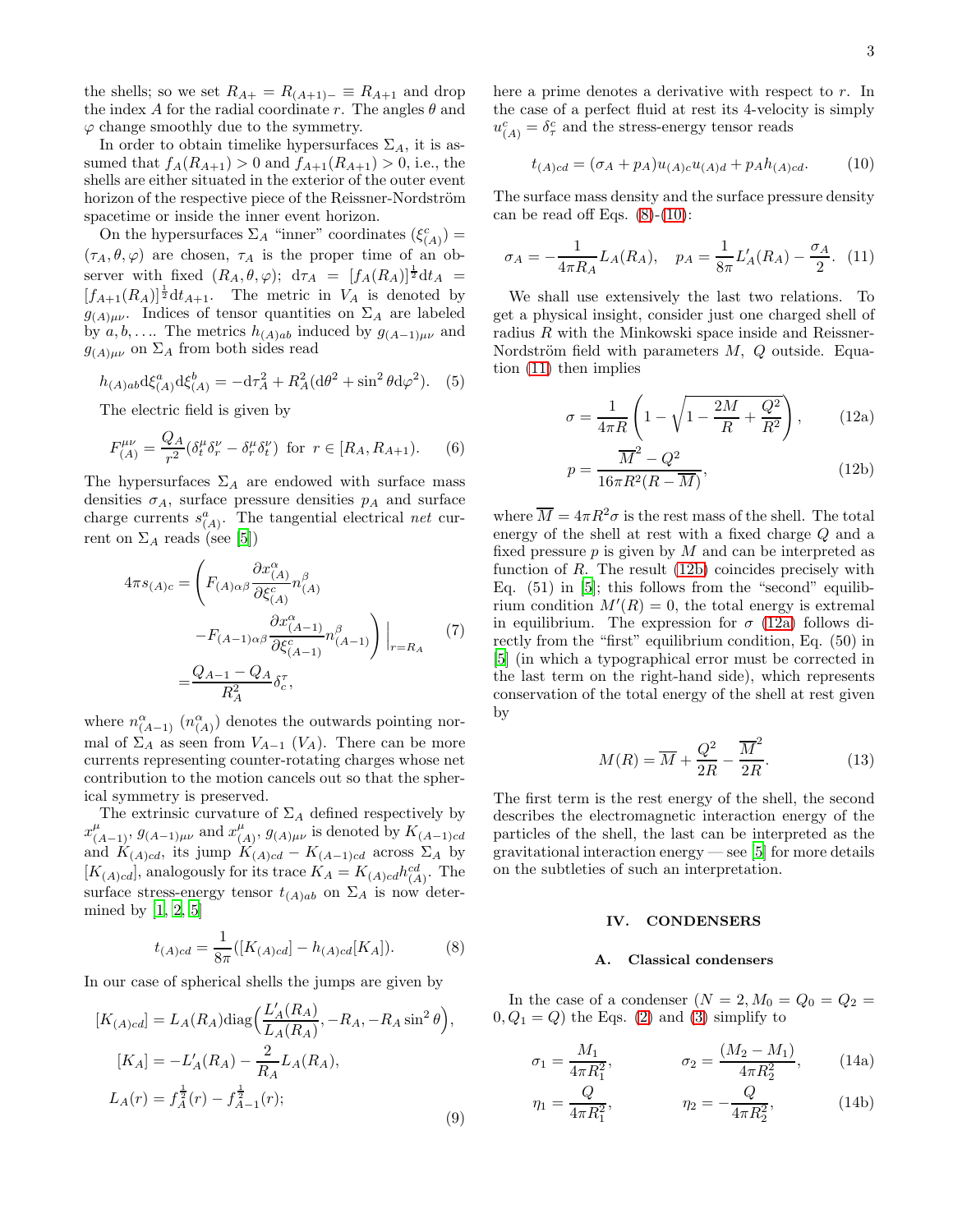$$
16\pi R_1^3 p_1 = M_1^2 - Q^2,
$$
  
\n
$$
16\pi R_2^3 p_2 = (M_2^2 - M_1^2) + Q^2.
$$
\n(14c)

In this case the inner shell is not influenced by the field of the outer shell and must be in equilibrium in its own gravitational and electrical field. This can be achieved even with vanishing pressure if  $M_1^2 = Q^2$ . However, the outer shell is always attracted by gravity and Coulomb force due to the inner shell. Therefore, the outer shell cannot consist of dust and  $p_2$  must be positive to prevent the collapse. Let us also remark that the limit to an electrostatic dipole shell  $(R_1 \rightarrow R_2, Q \rightarrow \infty)$  implies that either the surface pressure density or the surface mass density is also unbound. In this case the net force acting on a volume element containing both shells  $\Sigma_A$  has to be carefully treated to obtain physically meaningful results.

#### B. Einstein-Maxwell condensers

Let us now restrict to the case of a relativistic condenser. Primarily we wish to investigate whether the shells can be made of dust and whether the inner shell can be hidden below the horizon. Since the spacetime outside of the exterior shell is part of a Schwarzschild spacetime the radius of the outer shell must satisfy  $R_2 > 2M_2$ , so no horizon can exist there. In the following we will measure all quantities in units of  $M_1$  and denote them by small Latin letters or by a hat in the case of the pressure and the mass density, e.g.,  $R_A = M_1 r_A$  and  $\sigma_A = \frac{\hat{\sigma}_A}{M_1}$ . In the case of positive  $M_1$  this notation does not bear the risk of any confusion; however, if  $M_1 \leq 0$  and  $Q^2 > 0$ , then  $\sigma_1$  < 0. We assume  $M_1 > 0$  in the remainder. The stability of such shells was discussed in [\[5](#page-5-4), [6](#page-5-5)]. The stability considerations apply for each shell entirely analogously in our case and so we do not repeat them here.

We obtain the densities and pressures from Eq.  $(11)$ :

$$
\hat{\sigma}_1 = \frac{1}{4\pi r_1^2} \left( r_1 - \sqrt{r_1^2 - 2r_1 + q^2} \right),
$$
  
\n
$$
\hat{s}_{(1)}^c = \frac{q}{4\pi r_1^2} \delta^c_\tau,
$$
  
\n
$$
\hat{p}_1 = \frac{1}{8\pi r_1} \left( (r_1 - 1)(r_1^2 - 2r_1 + q^2)^{-\frac{1}{2}} - 1 \right),
$$
\n(15a)

$$
\hat{\sigma}_2 = \frac{1}{4\pi r_2^2} \left( \sqrt{r_2^2 - 2r_2 + q^2} - \sqrt{r_2^2 - 2m_1 r_2} \right),
$$
  
\n
$$
\hat{s}_{(2)}^c = -\frac{q}{4\pi r_1^2} \delta_r^c,
$$
  
\n
$$
\hat{p}_2 = \frac{1}{8\pi r_2} \left( (r_2 - m_2) \left( r_2^2 - 2m_2 r_2 \right)^{-\frac{1}{2}} - (r_2 - 1) \left( r_2^2 - 2r_2 + q^2 \right)^{-\frac{1}{2}} \right).
$$
\n(15b)

In the case of an under-extreme Reissner-Nordström spacetime,  $q^2$  < 1, the additional conditions  $r_1$  <  $r_$  =

 $1 - \sqrt{1 - q^2}$  or  $r_1 > r_+ = 1 + \sqrt{1 - q^2}$  must be considered; the same must hold for  $r_2$  because the shells can be at rest only in the regions where the Killing vector  $\frac{\partial}{\partial t}$  is timelike. Furthermore,  $r_2 > 2m_2$  must always be satisfied.

## 1. The inner shell

The energy conditions (dominant, weak, null, strong) and their implications are investigated below. Even though the calculations are in principle basic, they are tedious, so they are not shown here. Instead, the results are summarized in Table [I](#page-4-0) in full detail. Looking solely at the inner shell yields the generic case of one charged, spherical thin shell and thus it is of interest of its own.

The null and the weak energy conditions are equivalent in this setting as shown in Table [I.](#page-4-0) Therefore, we refer to the null energy condition only. From Table [I](#page-4-0) it becomes clear that positive mass shells exist for all radii (though for a given charge of the shell there exists a minimal radius of  $\frac{q^2}{2}$  $\frac{1}{2}$ ). In particular,  $r_1 < 1$ ,  $q^2 < 1$  can always be chosen; the shell then lies below the inner horizon. If, additionally, the second shell is chosen to be situated outside the outer horizon, which can always be achieved, the two shells of the condenser will be separated by two horizons. A massless shell is obtained for  $q^2 = 2r_1$ ; this lies always below the inner horizon if there is one.

If the energy conditions are to be satisfied, then the radius  $r_1$  has to have a lower bound of  $\frac{8}{9}$ . However, as long as  $r_1 < 1$  we have  $q^2 > 1$ . Thus, the spacetime between the two shells is a piece of an over-extreme Reissner-Nordström spacetime and no horizons are present. If  $r_1 > 1$ , then  $q^2 < 1$  is possible, but no horizon is present here either, since the inner shell lies outside of the outer horizon. Therefore, *horizons* can only be present if some energy condition is violated. In particular the tension (negative pressure) has to be high if the inner shell is situated below the inner horizon. This resembles the problem considered by Novikov: the matter of a static charged sphere below the inner horizon of the Reissner-Nordström geometry must have a high tension [\[19\]](#page-5-18). If additionally the charge  $q$  is chosen arbitrarily close to zero, a lower bound for  $r_1$  of 2 for the null and stromg energy condition and of  $\frac{25}{12}$  for the dominant energy condition is implied.

The pressure  $\hat{p}_1$  is always non-negative if the spacetime between the shells is a piece of an under-extreme Reissner-Nordström spacetime and the inner shell is situated outside the outer horizon. In all other cases it is negative. Hence, a shell producing an over-extreme Reissner-Nordström spacetime or a shell situated below the inner horizon can only be supported by tension. In the first case contrary to the second all energy conditions can be satisfied.

If the inner shell is made of dust then – similarly to the Newtonian case – the spacetime between the two shells corresponds to a piece of an extremely charged Reissner-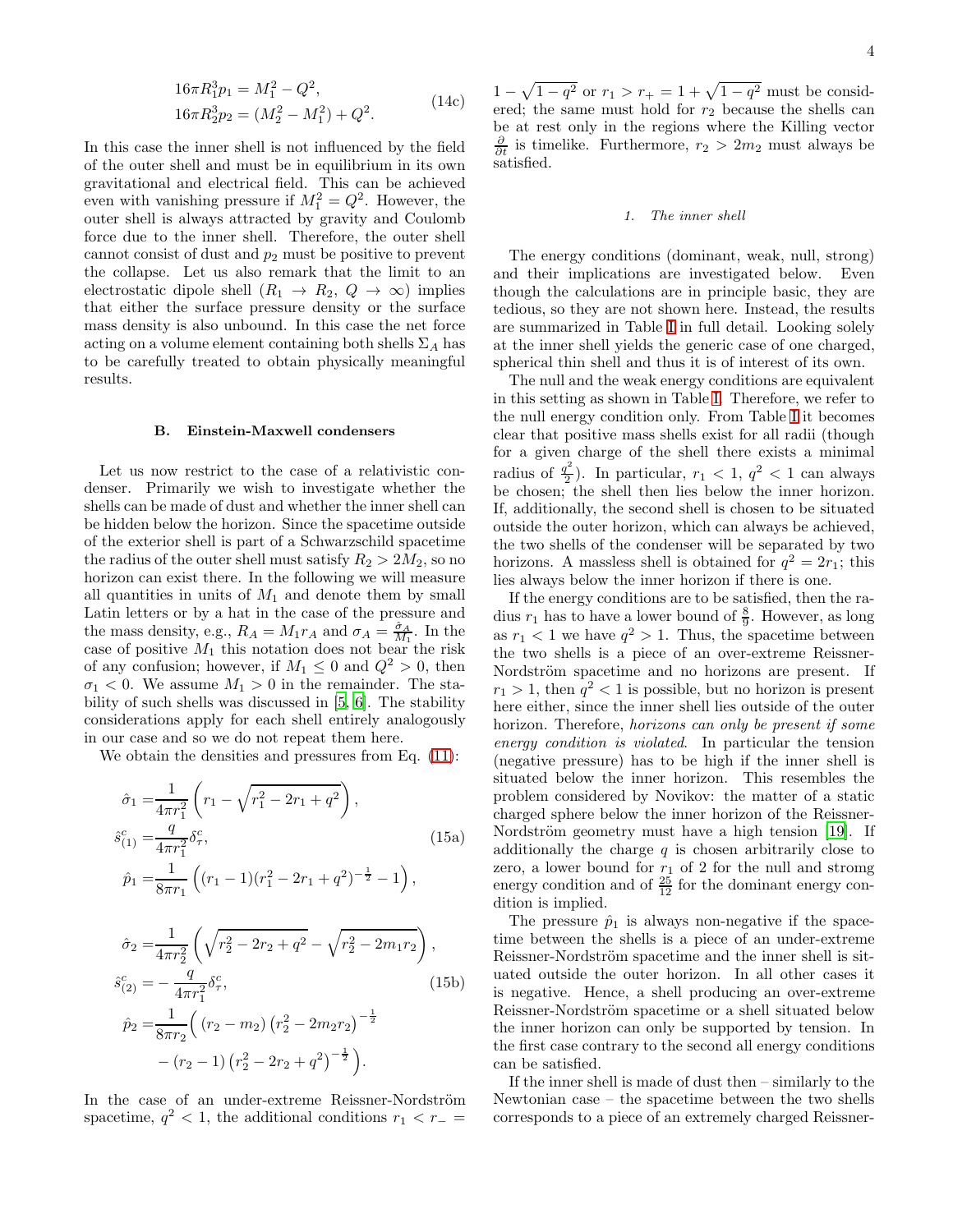5

| Energy condition      |                                                                      | Range of $r_1$                        | Range of $q^2$                                                                        |
|-----------------------|----------------------------------------------------------------------|---------------------------------------|---------------------------------------------------------------------------------------|
| Positive mass density | $\hat{\sigma}_1 \geq 0$                                              | $r_1 \in (0, 2]$                      | $q^2 \in (2r_1 - r_1^2, 2r_1]$                                                        |
|                       |                                                                      | $r_1 \in (2,\infty)$                  | $q^2 \in [0, 2r_1]$                                                                   |
| Null                  | $\hat{\sigma}_1 + \hat{p}_1 \geq 0$                                  | $r_1 \in [\frac{8}{9}, 1)$            | $q^2 \in [q_{2-}^2,q_{2+}^2]^{\rm a}$                                                 |
|                       |                                                                      | $r_1 \in [1,2]$                       | $q^2 \in (2r_1 - r_1^2, q_{2+}^2]$                                                    |
|                       |                                                                      | $r_1 \in (2,\infty)$                  | $q^2 \in [0, q_{2+}^2]$                                                               |
| Weak                  | $\hat{\sigma}_1 > 0$ , $\hat{\sigma}_1 + \hat{p}_1 > 0$              |                                       | the same as null                                                                      |
| Dominant              | $\hat{\sigma}_1 \geq  \hat{p}_1 $                                    | $r_1 \in \left[\frac{8}{9}, 1\right)$ | $q^2 \in [q_{2-}^2,q_{2+}^2]$                                                         |
|                       |                                                                      | $r_1 = 1$                             | $q^2 \in (1, \frac{5}{4}]$                                                            |
|                       |                                                                      | $r_1 \in (1, \frac{25}{12}]$          | $q^2 \in \left[\frac{r_1}{8}\left(20-3r_1-3\sqrt{8r_1+r_1^2}\right), q_{2+}^2\right]$ |
|                       |                                                                      | $r_1 \in (\frac{25}{12}, \infty]$     | $q^2 \in [0, q_{2+}^2]$                                                               |
| Strong                | $\hat{\sigma}_1 + 2\hat{p}_1 > 0$ , $\hat{\sigma}_1 + \hat{p}_1 > 0$ | $r_1 \in (1,2]$                       | $q^2 \in (2r_1 - r_1^2, r_1]$                                                         |
|                       |                                                                      | $r_1 \in (2,\infty)$                  | $q^2 \in [0, r_1]$                                                                    |

<span id="page-4-1"></span> $a_{2\pm} = \frac{r_1}{8} \left( 12 - 3r_1 \pm \sqrt{9r_1^2 - 8r_1} \right)$ 

<span id="page-4-0"></span>TABLE I. Energy conditions for the inner shell. The table is to be read as follows: For example, the first two lines mean that the mass density  $\sigma_1$  is positive if either  $0 < R_1 \leq 2M_1$  and  $2M_1R_1 - R_1^2 < Q^2 \leq 2M_1R_1$  or if  $R_1 > 2M_1$  and  $0 \leq Q^2 \leq 2M_1R_1$ .

Nordström spacetime, i.e.,  $|q| = 1$  and the shell must be situated outside the horizon,  $r_1 > 1$ . The mass density evaluates in the extremely charged case to  $\hat{\sigma}_1 = \frac{1}{4\pi r_1^2} > 0$ . Since  $\hat{p}_1 = 0$ , all energy conditions (null, dominant and strong) are satisfied by such a shell.

## 2. The outer shell

The situation for the exterior shell is more involved since more parameters have to be taken into account. Therefore, we treat in detail only the case when the inner shell is made of charged dust, i.e.,  $\hat{p}_1 = 0$  – this is sufficient to exhibit some generic features of the condensers. As one easily checks the pressure  $\hat{p}_2$  is always positive if  $r_1 > 1$  in order to prevent the collapse. Thus, a positive mass density ensures the weak energy condition and vice versa; similarly, the null energy condition is equivalent to the strong energy condition. Consequences of all energy conditions are summarized in Table [II.](#page-5-19) It is seen that, a condenser can consist of an inner shell made of charged dust and an exterior shell  $(r_2 > r_1)$ , both shells satisfying all the energy conditions.

It is worth noting, that, in all discussed cases included in Table [II](#page-5-19) a mass parameter  $M_2$  can be chosen smaller than  $M_1$  for any radius  $r_2$ . This is because the electromagnetic field decreases the value of a (quasi) local mass energy at given r. Indeed, various results for quasilocal masses like those of Hawking, Penrose, Brown and York, and others (though not Komar) lead to the same result for the mass energy inside a sphere of radius r in Reissner-Nordström spacetime

$$
E(r) = M - \frac{Q^2}{2r},\tag{16}
$$

(see, e.g.,  $[20-22]$ ). This corresponds to the fact that

the charge weakens the strength of the gravitational field (recall, for example, that the surface gravity of an extreme Reissner-Nordström black hole vanishes). Let us also note that the formula [\(16\)](#page-4-2) does not contradict the conservation law [\(13\)](#page-2-5) since there  $M(R)$  represents the total Schwarzschild mass outside the shell with radius R and flat spacetime inside, whereas [\(16\)](#page-4-2) is the expression for the energy of the Reissner-Nordström field inside the radius  $r$  (cf. also [\[22](#page-5-21)]).

If both shells are made of dust, one obtains  $m_2 = 0$ and  $\hat{\sigma}_2 = -\frac{1}{4\pi r_2^2}$ . That surely violates all energy conditions but is interesting in the sense that the curvature is localized just between the two shells and has no effect on the outside world — similarly to the case of a sandwich plane gravitational wave. However, the exterior shell can easily be made of dust without admitting a negative mass density if a non vanishing field outside  $(Q_2 \neq 0)$  is allowed.

Next, we discuss some properties of the outer shell without any assumption about the inner shell. If the exterior shell is made of dust, though not necessarily the inner shell, then an equation for  $q^2$  is implied. The positivity of  $q^2$  requires  $m_2 \leq 1$ . The case  $m_2 = 1$  leads to  $q = 0$  and  $\hat{\sigma}_2 = 0$ , which contradicts our definition of a condenser. However, for  $m_2 < 1$  the mass density  $\hat{\sigma}_2$ is negative and all energy conditions are violated. Thus, the exterior shell cannot be made of dust if any energy condition is to be satisfied.

<span id="page-4-2"></span>Finally we also allow a non vanishing pressure  $\hat{p}_2$ . The mass density  $\hat{\sigma}_2$  is positive if either  $m_2 > 1$  or  $m_2 \leq 1, q^2 \geq 2r_2(1-m_2)$ . Even though the mass density is positive the Schwarzschild mass outside can again be smaller than between the shells, if the charge is sufficiently large, cf. [\(16\)](#page-4-2). The Schwarzschild mass outside can, in fact, be negative but then the inner shell must have  $\hat{\sigma}_1$  < 0. Furthermore, for  $m_2 > 0$  all energy con-